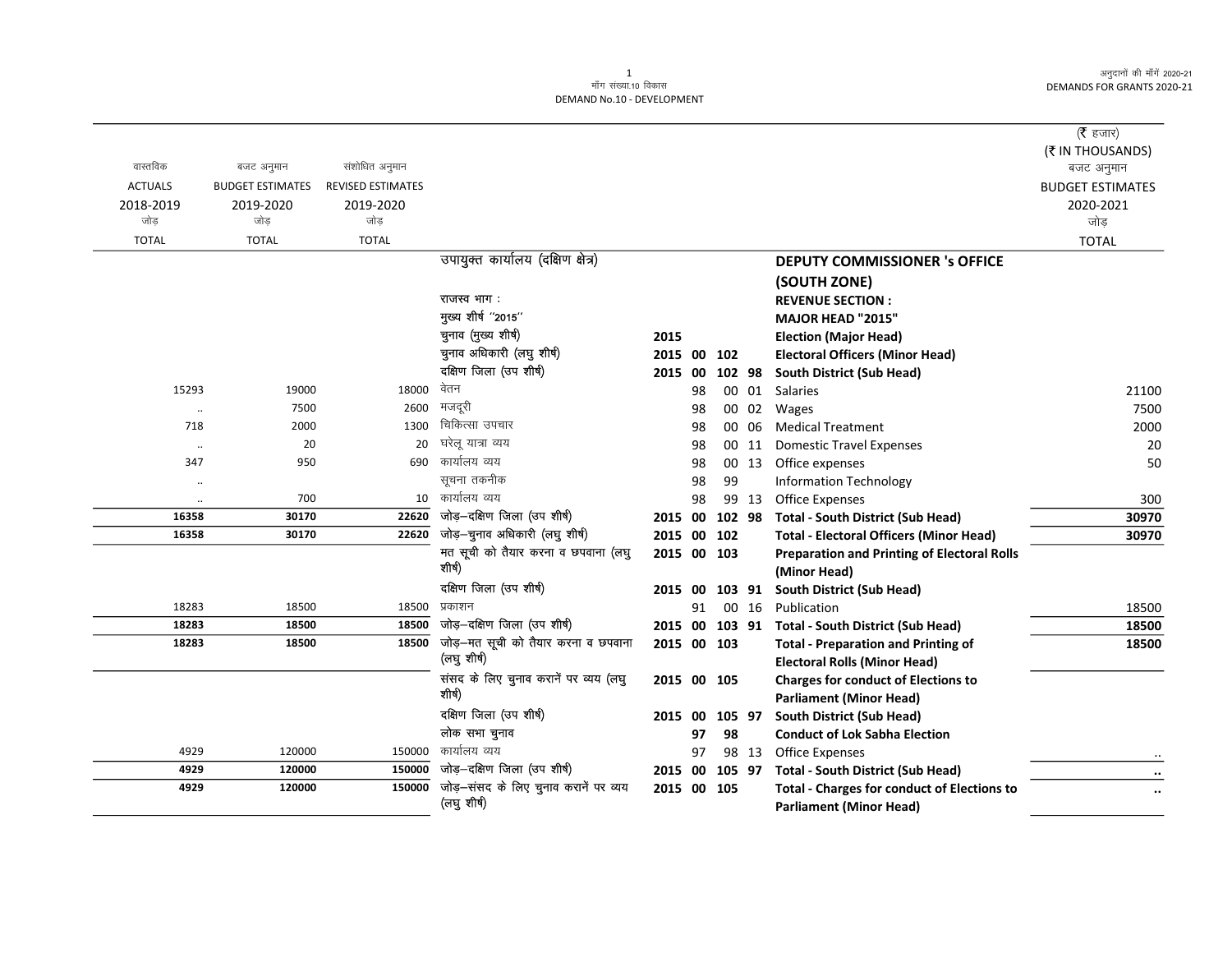|                |                         |                          |                                                      |             |     |        |       |                                                                  | ( $\bar{\tau}$ हजार)<br>(₹ IN THOUSANDS) |
|----------------|-------------------------|--------------------------|------------------------------------------------------|-------------|-----|--------|-------|------------------------------------------------------------------|------------------------------------------|
| वास्तविक       | बजट अनुमान              | संशोधित अनुमान           |                                                      |             |     |        |       |                                                                  | बजट अनुमान                               |
| <b>ACTUALS</b> | <b>BUDGET ESTIMATES</b> | <b>REVISED ESTIMATES</b> |                                                      |             |     |        |       |                                                                  | <b>BUDGET ESTIMATES</b>                  |
| 2018-2019      | 2019-2020               | 2019-2020                |                                                      |             |     |        |       |                                                                  | 2020-2021                                |
| जोड            | जोड                     | जोड                      |                                                      |             |     |        |       |                                                                  | जोड                                      |
| <b>TOTAL</b>   | <b>TOTAL</b>            | <b>TOTAL</b>             |                                                      |             |     |        |       |                                                                  | <b>TOTAL</b>                             |
|                |                         |                          | चुनाव करानें पर व्यय (लघु शीर्ष)                     | 2015 00 106 |     |        |       | <b>Charges for conduct of Election (Minor</b><br>Head)           |                                          |
|                |                         |                          | दक्षिण जिला (उप शीर्ष)                               | 2015 00     |     | 106 92 |       | South District (Sub Head)                                        |                                          |
|                |                         |                          | चुनावों पर व्यय                                      |             | 92  | 98     |       | <b>Expenses on Election</b>                                      |                                          |
| 101            | 80000                   | 90000                    | कार्यालय व्यय                                        |             | 92  |        | 98 13 | <b>Office Expenses</b>                                           |                                          |
| 101            | 80000                   | 90000                    | जोड़-दक्षिण जिला (उप शीर्ष)                          | 2015 00     |     | 106 92 |       | <b>Total - South District (Sub Head)</b>                         | $\cdots$                                 |
| 101            | 80000                   | 90000                    | जोड़-चुनाव करानें पर व्यय (लघु शीर्ष)                | 2015 00     |     | 106    |       | <b>Total - Charges for conduct of Election</b>                   | $\ddotsc$                                |
|                |                         |                          |                                                      |             |     |        |       | (Minor Head)                                                     |                                          |
|                |                         |                          | मतदाताओं को पहचान पत्र जारी करना<br>(लघु शीर्ष)      | 2015 00 108 |     |        |       | <b>Issue of Identity Cards to voters (Minor</b><br>Head)         |                                          |
|                |                         |                          | दक्षिण जिला (उप शीर्ष)                               | 2015        | -00 | 108 95 |       | South District (Sub Head)                                        |                                          |
| 1893           | 7000                    | 2800                     | कार्यालय व्यय                                        |             | 95  |        | 00 13 | <b>Office Expenses</b>                                           | 6000                                     |
| 6              | 500                     |                          | अन्य प्रभार                                          |             | 95  |        | 00 50 | <b>Other Charges</b>                                             | 500                                      |
| 1899           | 7500                    | 2800                     | जोड़-दक्षिण जिला (उप शीर्ष)                          | 2015 00     |     | 108 95 |       | <b>Total - South District (Sub Head)</b>                         | 6500                                     |
| 1899           | 7500                    | 2800                     | जोड़–मतदाताओं को पहचान पत्र जारी<br>करना (लघु शीर्ष) | 2015 00 108 |     |        |       | <b>Total - Issue of Identity Cards to voters</b><br>(Minor Head) | 6500                                     |
| 41570          | 256170                  | 283920                   | जोड़-मुख्य शीर्ष "2015"                              | 2015        |     |        |       | <b>TOTAL - MAJOR HEAD"2015"</b>                                  | 55970                                    |
|                |                         |                          | मुख्य शीर्ष "2029"                                   |             |     |        |       | MAJOR HEAD "2029"                                                |                                          |
|                |                         |                          | भूमि राजस्व (मुख्य शीर्ष)                            | 2029        |     |        |       | <b>Land Revenue (Major Head)</b>                                 |                                          |
|                |                         |                          | भूमि अभिलेख (लघु शीर्ष)                              | 2029        | 00  | 103    |       | <b>Land Records (Minor Head)</b>                                 |                                          |
|                |                         |                          | दक्षिणी क्षेत्र (उप शीर्ष)                           | 2029        | 00  | 103 95 |       | South Zone (Sub Head)                                            |                                          |
| 4231           | 4300                    | 5100                     | वेतन                                                 |             | 95  |        | 00 01 | <b>Salaries</b>                                                  | 6660                                     |
| 268            | 300                     | 300                      | चिकित्सा उपचार                                       |             | 95  |        | 00 06 | <b>Medical Treatment</b>                                         | 300                                      |
| 4499           | 4600                    | 5400                     | जोड़-दक्षिणी क्षेत्र (उप शीर्ष)                      | 2029        | 00  | 103 95 |       | <b>Total - South Zone (Sub Head)</b>                             | 6960                                     |
| 4499           | 4600                    | 5400                     | जोड़-भूमि अभिलेख (लघु शीर्ष)                         | 2029        | 00  | 103    |       | <b>Total - Land Records (Minor Head)</b>                         | 6960                                     |
|                |                         |                          | सरकारी संपदा का प्रबंधन (लघु शीर्ष)                  | 2029        | 00  | 104    |       | <b>Management of Govt. Estate (Minor Head)</b>                   |                                          |
|                |                         |                          | दक्षिणी क्षेत्र (उप शीर्ष)                           | 2029        | 00  | 104 97 |       | South Zone (Sub Head)                                            |                                          |
| $\cdot\cdot$   | $\cdot\cdot$            |                          | वेतन                                                 |             | 97  |        | 00 01 | <b>Salaries</b>                                                  |                                          |
| 90             | 100                     | 100                      | चिकित्सा उपचार                                       |             | 97  | 00     | 06    | <b>Medical Treatment</b>                                         | 100                                      |
| 90             | 100                     | 100                      | जोड़-दक्षिणी क्षेत्र (उप शीर्ष)                      | 2029 00     |     |        |       | 104 97 Total - South Zone (Sub Head)                             | 100                                      |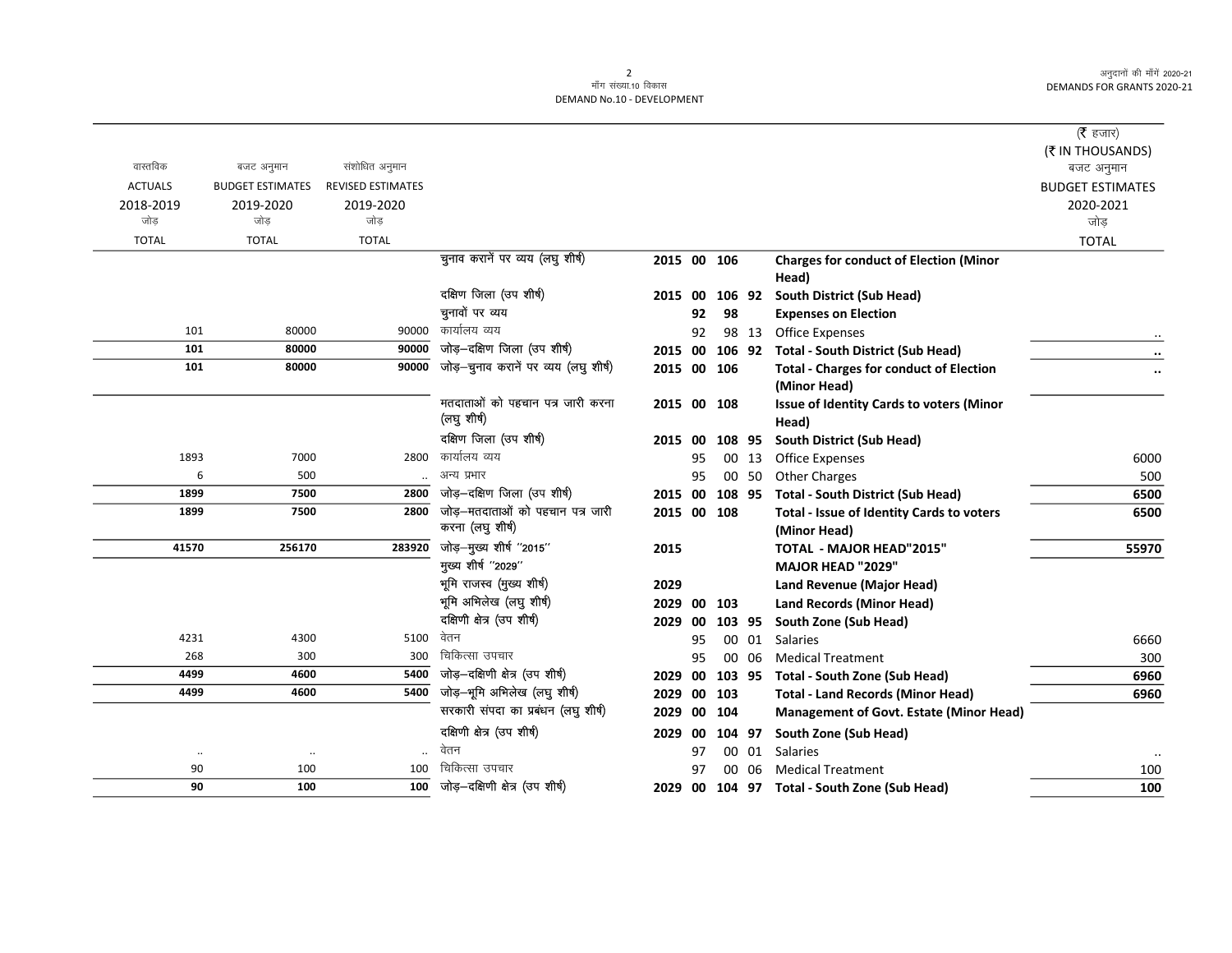| वास्तविक       | बजट अनुमान              | संशोधित अनुमान           |                                          |                |    |     |       |                                                   | ( $\bar{\tau}$ हजार)<br>(₹ IN THOUSANDS)<br>बजट अनुमान |
|----------------|-------------------------|--------------------------|------------------------------------------|----------------|----|-----|-------|---------------------------------------------------|--------------------------------------------------------|
| <b>ACTUALS</b> | <b>BUDGET ESTIMATES</b> | <b>REVISED ESTIMATES</b> |                                          |                |    |     |       |                                                   | <b>BUDGET ESTIMATES</b>                                |
| 2018-2019      | 2019-2020               | 2019-2020                |                                          |                |    |     |       |                                                   | 2020-2021                                              |
| जोड            | जोड                     | जोड                      |                                          |                |    |     |       |                                                   | जोड़                                                   |
| <b>TOTAL</b>   | <b>TOTAL</b>            | <b>TOTAL</b>             |                                          |                |    |     |       |                                                   | <b>TOTAL</b>                                           |
| 90             | 100                     | 100                      | जोड़—सरकारी संपदा का प्रबंधन (लघु शीर्ष) | 2029 00 104    |    |     |       | <b>Total - Management of Govt. Estate</b>         | 100                                                    |
|                |                         |                          |                                          |                |    |     |       | (Minor Head)                                      |                                                        |
| 4589           | 4700                    | 5500                     | जोड़-मुख्य शीर्ष "2029"                  | 2029           |    |     |       | <b>TOTAL - MAJOR HEAD"2029"</b>                   | 7060                                                   |
|                |                         |                          | मुख्य शीर्ष "2030"                       |                |    |     |       | MAJOR HEAD "2030"                                 |                                                        |
|                |                         |                          | स्टांप और पंजीकरण (मुख्य शीर्ष)          | 2030           |    |     |       | <b>Stamps &amp; Registration (Major Head)</b>     |                                                        |
|                |                         |                          | पंजीकरण (उप मुख्य शीर्ष)                 | 2030 03        |    |     |       | <b>Registration (Sub Major Head)</b>              |                                                        |
|                |                         |                          | निर्देशन और प्रशासन (लघु शीर्ष)          | 2030 03 001    |    |     |       | Direction & Admn. (Minor Head)                    |                                                        |
|                |                         |                          | दक्षिणी क्षेत्र (उप शीर्ष)               | 2030 03        |    |     |       | 001 91 South Zone (Sub Head)                      |                                                        |
| 1231           | 1400                    | 1450                     | वेतन                                     |                | 91 |     | 00 01 | <b>Salaries</b>                                   | 1990                                                   |
| $\ddotsc$      | 100                     | 100                      | चिकित्सा उपचार                           |                | 91 |     | 00 06 | <b>Medical Treatment</b>                          | 100                                                    |
| 1231           | 1500                    | 1550                     | जोड़-दक्षिणी क्षेत्र (उप शीर्ष)          |                |    |     |       | 2030 03 001 91 Total - South Zone (Sub Head)      | 2090                                                   |
| 1231           | 1500                    | 1550                     | जोड़-निर्देशन और प्रशासन (लघु शीर्ष)     | 2030 03 001    |    |     |       | <b>Total - Direction &amp; Admn. (Minor Head)</b> | 2090                                                   |
| 1231           | 1500                    | 1550                     | जोड़-पंजीकरण (उप मुख्य शीर्ष)            | 2030 03        |    |     |       | <b>Total - Registration (Sub Major Head)</b>      | 2090                                                   |
| 1231           | 1500                    | 1550                     | जोड़-मुख्य शीर्ष "2030"                  | 2030           |    |     |       | <b>TOTAL - MAJOR HEAD"2030"</b>                   | 2090                                                   |
|                |                         |                          | मुख्य शीर्ष "2053"                       |                |    |     |       | MAJOR HEAD "2053"                                 |                                                        |
|                |                         |                          | जिला प्रशासन (मुख्य शीर्ष)               | 2053           |    |     |       | <b>District Administration (Major Head)</b>       |                                                        |
|                |                         |                          | जिला स्थापना (लघु शीर्ष)                 | 2053 00 093    |    |     |       | <b>District Estt. (Minor Head)</b>                |                                                        |
|                |                         |                          | दक्षिणी क्षेत्र (उप शीर्ष)               | 2053 00        |    |     |       | 093 92 South Zone (Sub Head)                      |                                                        |
| 40881          | 40000                   | 40000                    | वेतन                                     |                | 92 |     | 00 01 | Salaries                                          | 46800                                                  |
| 1856           | 21000                   | 26500                    | मजदूरी                                   |                | 92 |     | 00 02 | Wages                                             | 22985                                                  |
| 12             | 60                      | 20                       | समयोपरि भत्ता                            |                | 92 |     | 00 03 | O.T.A.                                            | 30                                                     |
| 1635           | 1200                    | 1800                     | चिकित्सा उपचार                           |                | 92 |     | 00 06 | <b>Medical Treatment</b>                          | 1800                                                   |
| 513            | 150                     | 450                      | घरेलू यात्रा व्यय                        |                | 92 |     | 00 11 | <b>Domestic Travel Expenses</b>                   | 200                                                    |
| $\cdot\cdot$   | $\ddot{\phantom{0}}$    | 15                       | विदेश यात्रा व्यय                        |                | 92 |     | 00 12 | <b>Foreign Travel Expenses</b>                    | 15                                                     |
| 35768          | 19830                   | 22045                    | कार्यालय व्यय                            |                | 92 |     | 00 13 | <b>Office Expenses</b>                            | 21600                                                  |
|                |                         |                          | सूचना तकनीक                              |                | 92 | 99  |       | <b>Information Technology</b>                     |                                                        |
| 2262           | 2500                    | 2500                     | कार्यालय व्यय                            |                | 92 |     | 99 13 | <b>Office Expenses</b>                            | 3500                                                   |
| 82927          | 84740                   | 93330                    | जोड़-दक्षिणी क्षेत्र (उप शीर्ष)          | 2053 00        |    |     |       | 093 92 Total - South Zone (Sub Head)              | 96930                                                  |
| 82927          | 84740                   |                          | 93330 जोड़-जिला स्थापना (लघु शीर्ष)      | 2053 00 093    |    |     |       | <b>Total - District Estt. (Minor Head)</b>        | 96930                                                  |
|                |                         |                          | अन्य स्थापना (लघु शीर्ष)                 | 2053 00        |    | 094 |       | <b>Other Estt. (Minor Head)</b>                   |                                                        |
|                |                         |                          | उप मण्डलीय स्थापना (उप शीर्ष)            | 2053 00 094 99 |    |     |       | <b>Sub-Divisional Estt. (Sub Head)</b>            |                                                        |